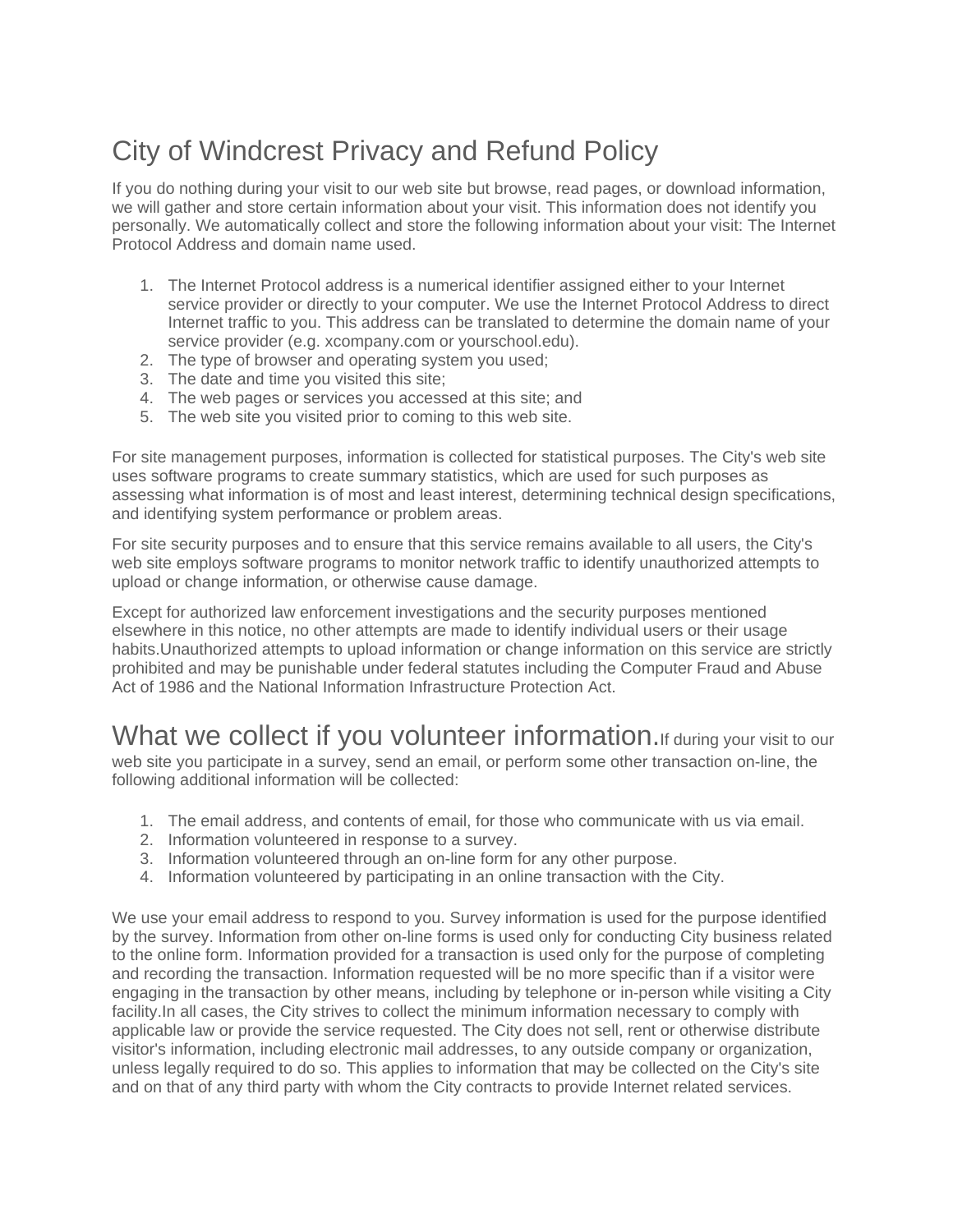# Personal Information and Choice

You may choose whether to provide personal information on-line. "Personal information" is information about a natural person that is readily identifiable to that specific individual. Personal information includes such things as an individual's name, address, and phone number. A domain name or Internet Protocol address is not considered personal information. We collect no personal information about you unless you voluntarily provide it to us by sending us email, participating in a survey, completing an on-line form, or engaging in an online transaction. You may choose not to contact us by email, participate in a survey, provide personal information using an online form, or engage in an electronic transaction. Your choice to not participate in these activities will not impair your ability to browse, read, or download general information provided on the site. Users are cautioned that the collection of personal information requested from or volunteered by children online or by email will be treated the same as information given by an adult, and may be subject to public access.

# **Security**

The City has taken several steps to safeguard the integrity of its data and prevent unauthorized access to information it maintains, including but not limited to authentication, monitoring, auditing, and encryption. Security measures have been integrated into the design, implementation and day-today practices of the entire operating environment as part of its continuing commitment to risk management. These measures are designed and intended to prevent corruption of data, block unknown or unauthorized access to our systems and information, and to provide reasonable protection of private information in our possession. This information should not be construed in any way as giving business, legal, or other advice, or warranting as fail proof, the security of information provided via the City's web site.

#### **Disclaimer**

The City's web site has many links to other web sites. These include links to web sites operated by other government agencies and nonprofit organizations. When you link to another site, you are no longer on the City's web site and this Privacy Notice will not apply. When you link to another web site, you are subject to the privacy policy of that new site.Visitors linking to another site are encouraged to examine the privacy policy of that site. Neither the City, nor any department, officer, or employee of the City warrants the accuracy, reliability or timeliness of any information published by this system, nor endorses any content, viewpoints, products, or services linked from this system, and shall not be held liable for any losses caused by reliance on the accuracy, reliability or timeliness of such information. Portions of such information may be incorrect or not current. Any person or entity that relies on any information obtained from this system does so at his/her own risk.

## Online Refund Policy

In the event that your purchase from us was charged to your credit card or paid by check in error or without your permission, We will honor your request to cancel the original transaction and refund your payment in full, as long as the request is made within ninety days of the original transaction, and in the case of merchandise, the merchandise is returned. If your original payment was made by credit card, the period of ninety days will begin from the transaction processing date. If payment was made by check, the period of ninety days will begin from the date the check was written. we reserve the right to revise this policy at any time.